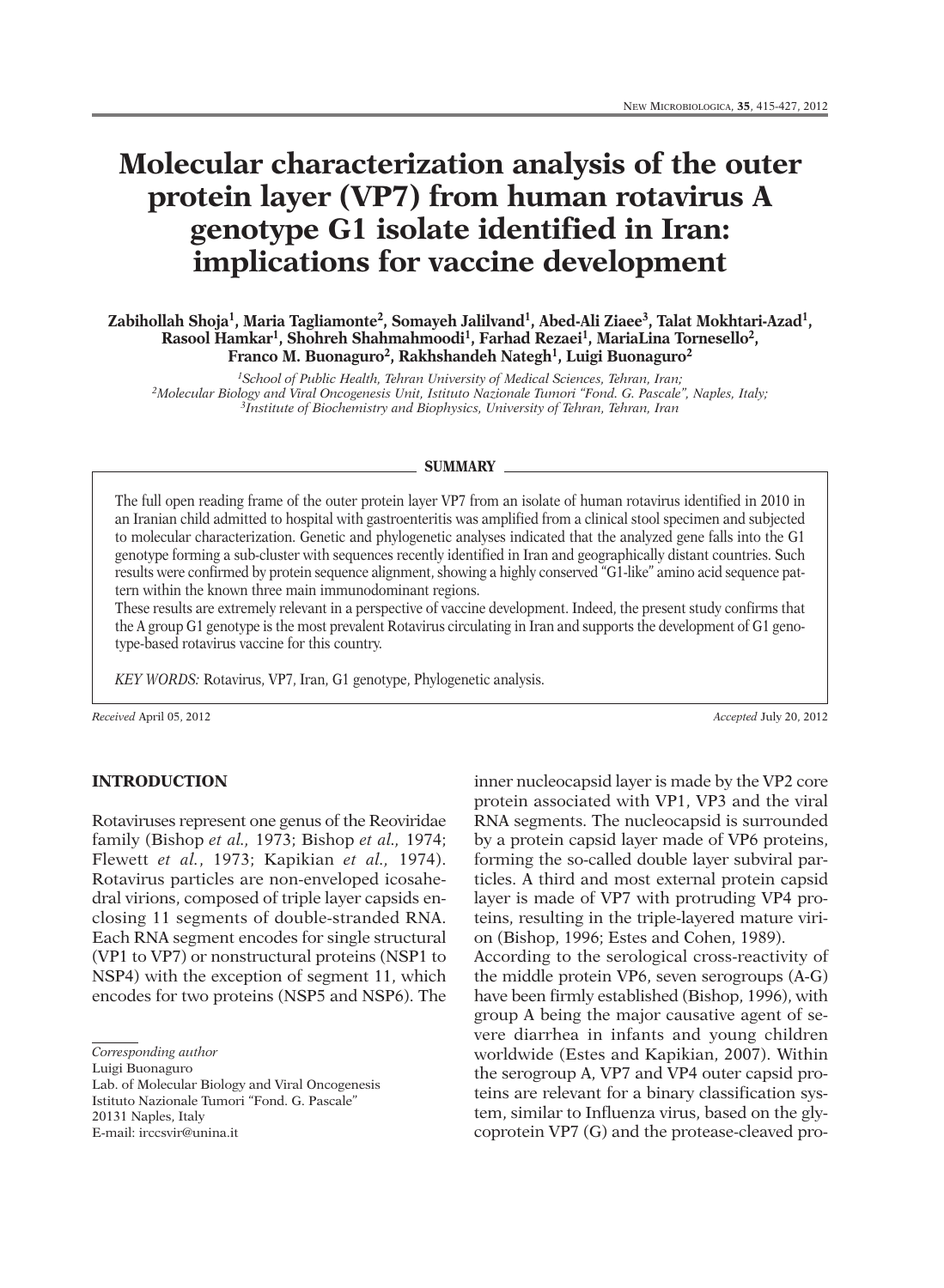tein VP4 (P) types (Estes and Kapikian, 2007). Indeed, 27 G genotypes (corresponding to 15 G serotypes) and 35 P genotypes (corresponding to 14 P serotypes) have been reported so far (Estes and Kapikian, 2007; Matthijnssens *et al.,* 2011; Matthijnssens *et al.,* 2008; Schumann *et al.,* 2009; Solberg *et al.,* 2009; Trojnar *et al.,* 2009). Global molecular epidemiologic surveys have identified G1P[8], G2P[4], G3P[8], G4P[8], and G9P[8] as the most common G-P genotypes causing diarrhea in humans worldwide (Estes and Kapikian, 2007; Glass *et al.,* 2006).

Management of Rotavirus infection is considered a high priority for the healthcare system in Iran (Glass *et al.,* 2008), where seroepidemiological studies have shown that rotavirus was responsible for 15.3%-67.6% of acute diarrhea occurring in <5 years old children (Emamghorashi *et al.,* 2008; Hamkar *et al.,* 2010; Kordidarian *et al.,* 2007; Malek *et al.,* 2010; Modarres *et al.,* 2008; Sadeghian *et al.,* 2010; Samarbafzadeh *et al.,* 2005). The most commonly detected genotype in Iran was the G1P[8] (Farahtaj *et al.,* 2007; Khalili *et al.,* 2004; Modaress *et al.*, 2011), although in a single study it was reported a prevalence of the G4 genotype (Esteghamati *et al.*, 2009).

The outer protein layer VP7, together with the VP4, represents the major neutralization antigen of rotavirus (Greenberg *et al.,* 1983; Hoshino *et al.,* 1988; Offit *et al.,* 1986; Taniguchi *et al.,* 1988), inducing homotypic as well as heterotypic protection in animal studies (Bishop *et al.*, 1986; Hoshino *et al.,* 1988; Offit *et al.,* 1986; Wyatt *et al.,* 1979). Therefore, the last generation of experimental rotavirus vaccines, based on recombinant or subunit proteins (including Virus-Like Particles), are focused on VP7 and VP4 because of their importance in inducing both passive and active cross-protective immunity in animal models (Crawford *et al.,* 1999; McNeal *et al.,* 1998; Parez *et al.,* 2006).

In this framework, molecular studies on genetic and phenetic evolution of VP7 proteins in clinical isolates are extremely relevant not only for molecular epidemiological reasons but also for vaccine development.

In the present study, we report the full genetic, phylogenetic and phenetic characterization of human rotavirus VP7 identified in a clinical stool specimen from an Iranian child admitted to hospital in 2010 with gastroenteritis.

# **MATERIALS AND METHODS**

#### **Patient and specimens**

Children under five years of age with gastroenteritis were admitted to Mofid Pediatric Hospital in Tehran City and, after confirmation of rotavirus infection by ELISA, 10 stool specimens were collected and transferred to the Virology Department in Tehran University of Medical Sciences for molecular analysis.

# **Specimen preparation and RNA extraction**

Stool specimens were suspended in phosphatebuffered saline (PBS), centrifuged at 1500 g for 20 min (WHO, 2009) and double stranded RNA was extracted from the clarified supernatant by QIAamp Viral RNA Mini Kit (Qiagen).

# **Detection and confirmation of G1 genotype by RT-PCR**

Amplification and G genotyping of the VP7 gene was performed using RT-PCR and a nested multiplex PCR with type-specific primers according to the standard rotavirus detection and characterization method (Gouvea *et al.,* 1990; WHO, 2009). Rotavirus genomic double-stranded RNA was denatured by heating at 97°C for 5 min and quickly quenched in a dry ice-ethanol bath. RT-PCR was performed with aliquot of the dsRNA (15-20 ng), 10 µM each of specific primers (Table 1), 2X Reaction Mix (a buffer containing 0.4 mM of each dNTP, 2.4 mM  $MgSO<sub>4</sub>$ ) (invitrogen) and 1U SuperScript™ III RT/ Platinum® Taq High Fidelity Enzyme Mix (Invitrogen) to a final volume 50 microliters. The full-length (1062bp) cDNA synthesis was obtained by one cycle at 50°C for 30 minutes and 94°C for 2 minutes, followed by PCR amplification with 40 cycles at 94°C for 15 seconds, 55°C for 30 seconds, 68°C for 1 minute and 1 cycle at 68°C for 5 minutes. The second round was performed on 5 µl of the first amplification at the same experimental conditions as for the first round, except for the annealing temperature at 45°C, using a mixture of type-specific primers (Table 1).

# **Amplification and cloning of rotavirus gene coding for VP7**

The complete open reading frame (ORF) of VP7 of rotavirus G1 genotype (981bp) was amplified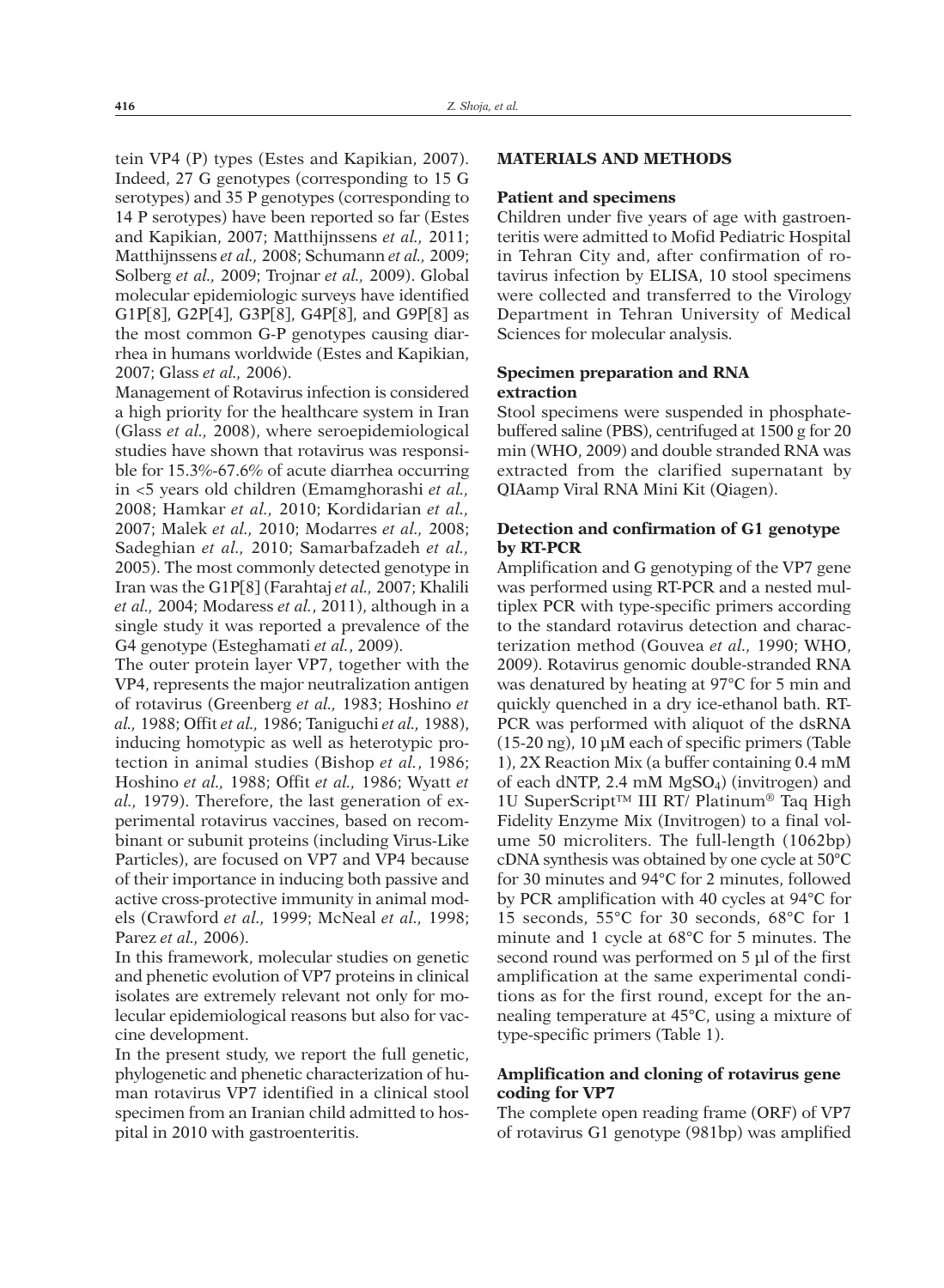|                                                             |                  |                    | Result when paired to End 9      |
|-------------------------------------------------------------|------------------|--------------------|----------------------------------|
| GGT CAC ATC ATA CAA TTC TAA TCTAAG                          |                  | 1062-1036          |                                  |
| GGC TTT AAA AGA GAG AAT TTC CGT CTG G                       | $+$              | $1 - 28$           | RT and $1st$ round               |
| CAA GTA CTC AAA TCA ATG ATG G                               | $^{+}$           | 314-335            | G1 genotyping in the $2nd$ round |
| CAA TGA TAT TAA CAC ATT TTC TGT G                           | $+$              | 411-435            | G2 genotyping in the $2nd$ round |
| ACG AAC TCA ACA CGA GAR G                                   | $+$              | 250-269            | G3 genotyping in the $2nd$ round |
| CGT TTC TGG TGA GGA GTT G                                   | $+$              | 480-498            | G4 genotyping in the $2nd$ round |
| GTC ACA CCA TTT GTA AAT TCG                                 | $^{+}$           | 178-198            | G8 genotyping in the $2nd$ round |
| CTT GAT GTG ACT AYA AAT AC                                  | $+$              | 757-776            | G9 genotyping in the $2nd$ round |
| Sequence 5'to 3'                                            | Sense            | Position           | Expected result                  |
| ATG TAT GGT ATT GAA TAT ACC<br>CTA TAC TCT ATA ATA AAA AGCT | $+$              | 49-69<br>1008-1029 | Amplification of Full VP7 ORF    |
|                                                             | Sequence 5'to 3' | Sense              | Position                         |

TABLE 1 - *Specific primers used in the RT-PCR and subsequent nested multiplex PCR for genotyping of rotavirus VP7 ORF or for amplification of full-length VP7 ORF.*

by RT-PCR using the primer pair VP7-F and VP7- R (Table 1), using the same experimental conditions described above. The full ORF VP7 was cloned by blunt-end ligation into the Klenow filled-in *Nco*I site of the pBiEx-3 dual-host expression vector (Novagen). The recombinant pBiEx-3 was transformed into competent *E. coli* JM83 strain, ampicillin-resistant colonies were screened by colony hybridization and cloning of the whole VP7 ORF was confirmed by restriction enzyme digestion.

#### **Genetic and phylogenetic analysis**

The nucleotide sequence of the cloned VP7 ORF was obtained by sequencing with ABI Prism 310 Automatic Sequencer (Applied Biosystem). Our sequence was aligned with reference VP7 sequences of different G genotypes available in GeneBank. Multiple sequence alignment was performed with BioEdit software using the Clustal W method (Thompson *et al.*, 1994) and identity matrices for both nucleotide and amino acid sequences were generated. The phylogenetic analysis was constructed using Maximum Likelihood method (MEGA 5.05) (Jukes and Cantor, 1969; Tamura *et al.*, 2011). The tree was measured by the bootstrap method with 1000 replicates.

The accession numbers of reference VP7 sequences used in this study were as follows:

GU598246- GQ996881- GQ996876- GQ996880- GQ996879- GQ996878- GQ996877- AY631052- AY631050- GU598247- AY631049- AY631053- AY631051- AY098670- AF260946- AY635048- AF260944- EF088837- GU979204- AF501579- FJ152132- AF260945- EF088838- EF088836- EF088835- GU979202- HQ738582- FJ811903- GQ996894- AF508733- GQ996893- GQ996895- GQ996892- GU598245- AF260956- GU979198- GQ996896- FJ747619- AF260957- AF260958- U04350- GU393006- EF088832- EF088831- AB527008- HQ738583- GU598248- GQ229048- AF254139- EU708602- AF450294- AF161820- FJ598040- FJ598041- AF170837- GU979200- DQ015685- DQ015686- EF077484- DQ515961- EF159576- EF159575- EF672588- AF207063- AJ487832- DQ122400- AF532202- EF672609- AF207062- AF421183- AJ487833- AF143689- HM136995- FJ861661- GQ414545- AF143690- AF529871- AF529872- GQ869843- AF529869- GQ869842- AF529870- AB527030- AB527031- AB527032- AB527033- AB527035 GQ996923- AY629560- GQ869841- AF260959- AB527034- AB527029- AB527018- GQ996921- AF501580- DQ207390- AY630924- AJ605303- GQ996924- GQ996922- GQ996920- HQ445973- HQ445974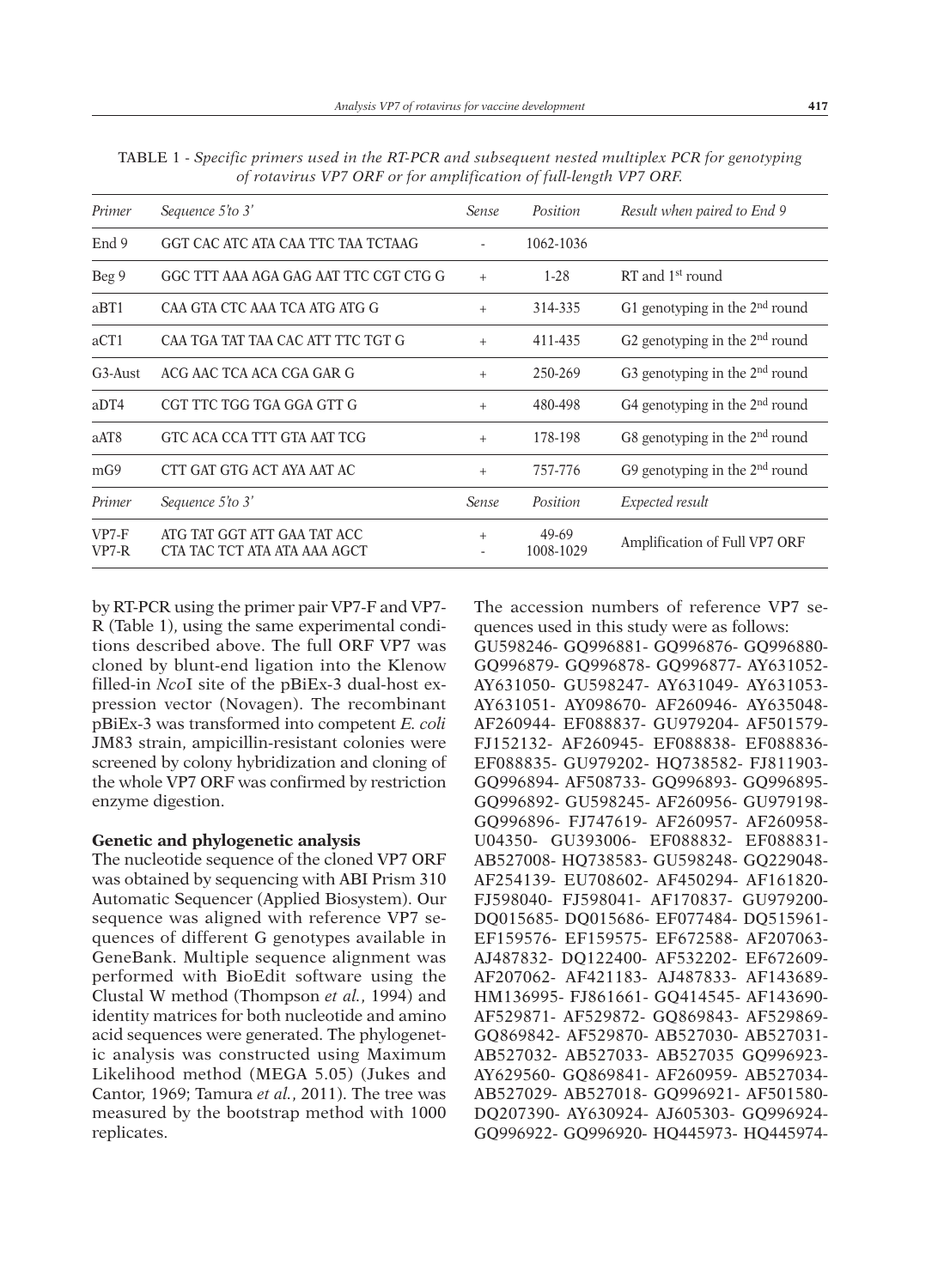FJ152110- FJ747630- FJ152121- FJ747618- GQ996935- GQ996932- AY206861- AF508734- GQ996934- GQ996933- GQ996931

# **Evaluation of silent/ non-silent nucleotide changes**

The VP7 nucleotide sequence obtained in the present study was compared with indicated reference sequences for silent and non-silent mutations by the Highlighter tool and the Synonymous Non-synonymous Analysis Program (SNAP) [www.hiv.lanl.gov] (Korber, 2000). Highlighter software enables codon-aligned nucleotide sequences to be compared with a query master sequence and highlights silent and non-silent mutations with color-code rule. Moreover, it generates a phylogenetic tree based on the pattern of mutations. In parallel, the SNAP software calculates synonymous and non-synonymous substitution rates based on a set of codon-aligned nucleotide sequences. Synonymous and non-synonymous analyses were also carried out using the Maximum Likelihood method and HyPhy software package (Pond *et al.*, 2005). Evolutionary analyses were conducted in MEGA5 (Tamura *et al.,* 2011).

#### **Protein structure analysis**

Protein structures were analyzed with the ICM Browser Pro by Molsoft using as prototype the VP7 structure revealed by the X-ray structure (Protein DataBase code 3FMG) (Aoki *et al.*, 2009).

#### **Nucleotide sequence accession numbers**

The Iranian VP7 gene sequence described in this study was deposited in the GenBank database and given accession number JF719063.

## **RESULTS**

#### **Amplification and cloning of VP7 ORF**

Stool specimens (n. 10) positive for rotavirus infection, as confirmed by ELISA, were screened for genotype classification using RT-PCR and a nested multiplex PCR with type-specific primers, according to the standard rotavirus detection and characterization method (Gouvea *et al.,* 1990; WHO, 2009). Among the 5 samples identified as G1 genotype (Figure 1A), the full VP7 ORF was obtained from one sample (designated *Iran/2010*) using a specific primer pair designed by us and



FIGURE 1 - *Genotype screening by multiplex PCR. (A) Rotavirus was genotyped by nested multiplex PCR specific* for VP7 gene. Second round amplification identified a band of 749bp in G1 genotypes (lanes 2 and 3) and of 652bp in G2 genotypes (lanes 1 and 5). (B) Amplification of VP7 ORF (981bp) was obtained in one of the G1 genotypes iden*tified by nested multiplex PCR.*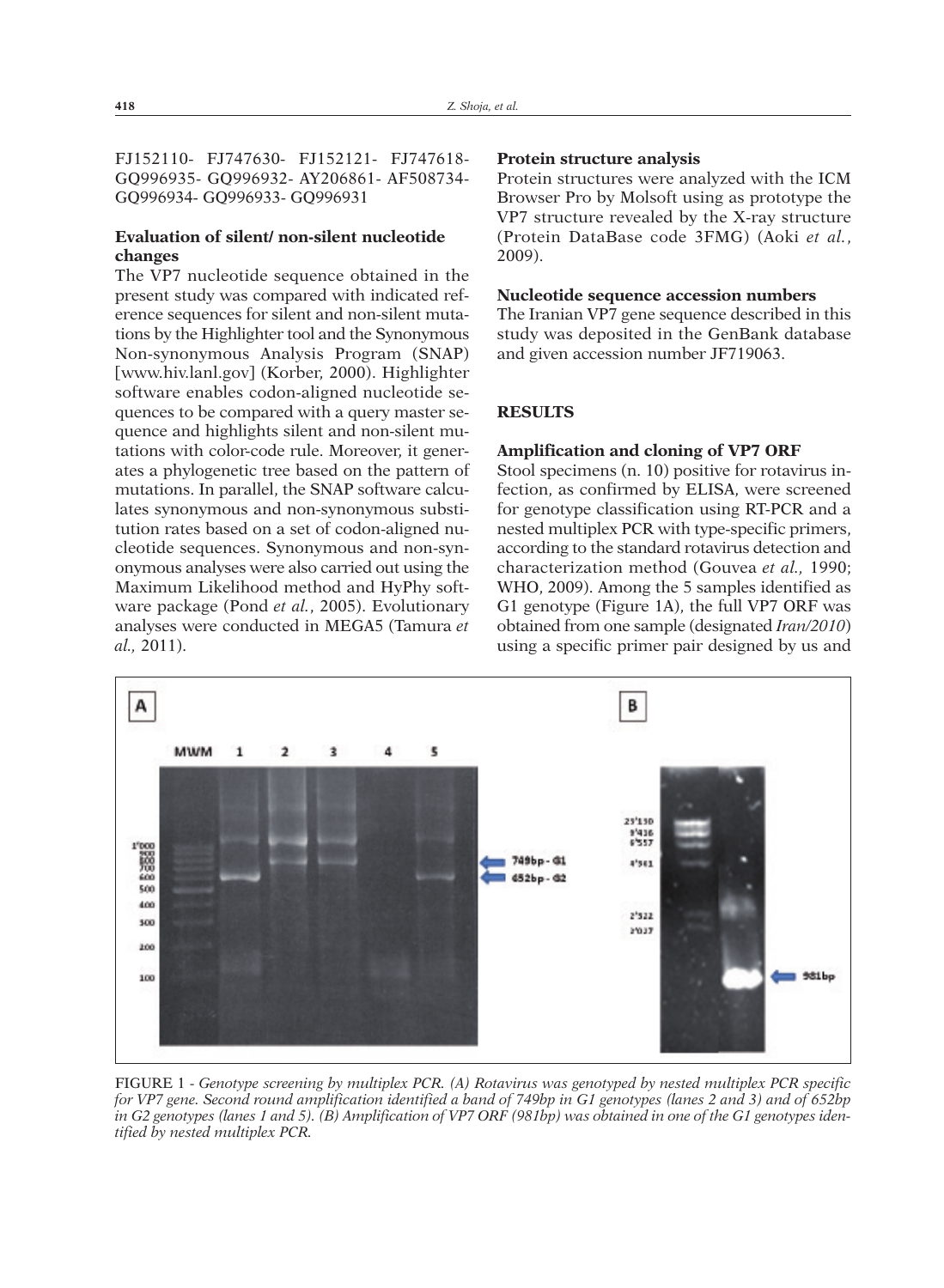designated VP7-F and VP7-R (Table 1). The expected amplified fragment of 981bp (Figure 1B) was subsequently cloned by blunt-end ligation into the Klenow filled-in *Nco*I site of the pBiEx-3 vector.

## **Genetic analysis of VP7 ORF**

The nucleotide sequence of full VP7 ORF (981 bp) identified in the specimen from the *Iran/2010* sample was obtained and aligned with VP7 reference sequences of G1 to G6, G8, G9 and G12 rotavirus genotypes available in the GeneBank. The similarity matrix obtained upon multiple alignment, showed that the *Iran/2010* VP7 sequence has an average 93.2% of similarity versus reference sequences of the G1 genotype and an average 71.9-75.6% of similarity versus all other genotypes (p<0.001) (Figure 2A). Moreover, within the G1 genotype, it showed a similarity >97% with three reference sequences identified in Germany (accession number GU979202), Russia (accession number HQ738582) and Iran (accession number FJ811903) (Figure 2B). Such results confirmed that the *Iran/2010* rotavirus isolate belongs to the G1 genotype.



FIGURE 2 - *Analysis of nucleotide divergence. (A) The nucleotide sequence of VP7 ORF from the Iran/2010 sample was aligned to sequences of different genotypes. Percentage of similarity versus each reference sequence has been plotted according to genotype, showing average and standard deviation. (B) Percentage of similarity versus highest similar G1 sequences are shown.*

#### **Phylogenetic analysis**

The sequences' multiple alignment obtained for genetic analysis was used for phylogenetic analysis performed by MEGA 5.05 software, and the evolutionary history was inferred using the Maximum Likelihood method. The phylogenetic analyses for VP7 showed that the VP7 sequence identified in the *Iran/2010* isolate (Accession no. JF719063) belongs to the G1 cluster statistically supported by 93% bootstrap value (Figure 3). Moreover, it was confirmed that, within the G1 cluster, the 2010 Iranian sequence formed a minor cluster together with the three reference sequences with highest nucleotide homology described above. Such sub-cluster was separated by the other G1 reference sequences with a 99% bootstrap value (Figure 3). In particular, the 4 VP7 sequences including the *Iran/2010*, formed a monophyletic cluster strongly suggesting a common ancestor, although no epidemiological data to support such speculation were available to us. In addition, the phylogenetic analysis confirmed



FIGURE 3 - *Maximum Likelihood phylogenetic analysis of VP7 gene. The alignment of the VP7 sequence (891 bp) from the Iran/2010 sample (Accession #JF719063) with all sequences of different genotypes was used to generate a phylogenetic tree. The clusters of different genotypes are indicated. Branch lengths were measured in the number of substitutions per site. The tree was drawn to scale with the bar at the top indicating 0.05 nucleotide substitutions per site. Significant bootstrap values are indicated. The Iran/2010 sample (Accession #JF719063) is marked in green.*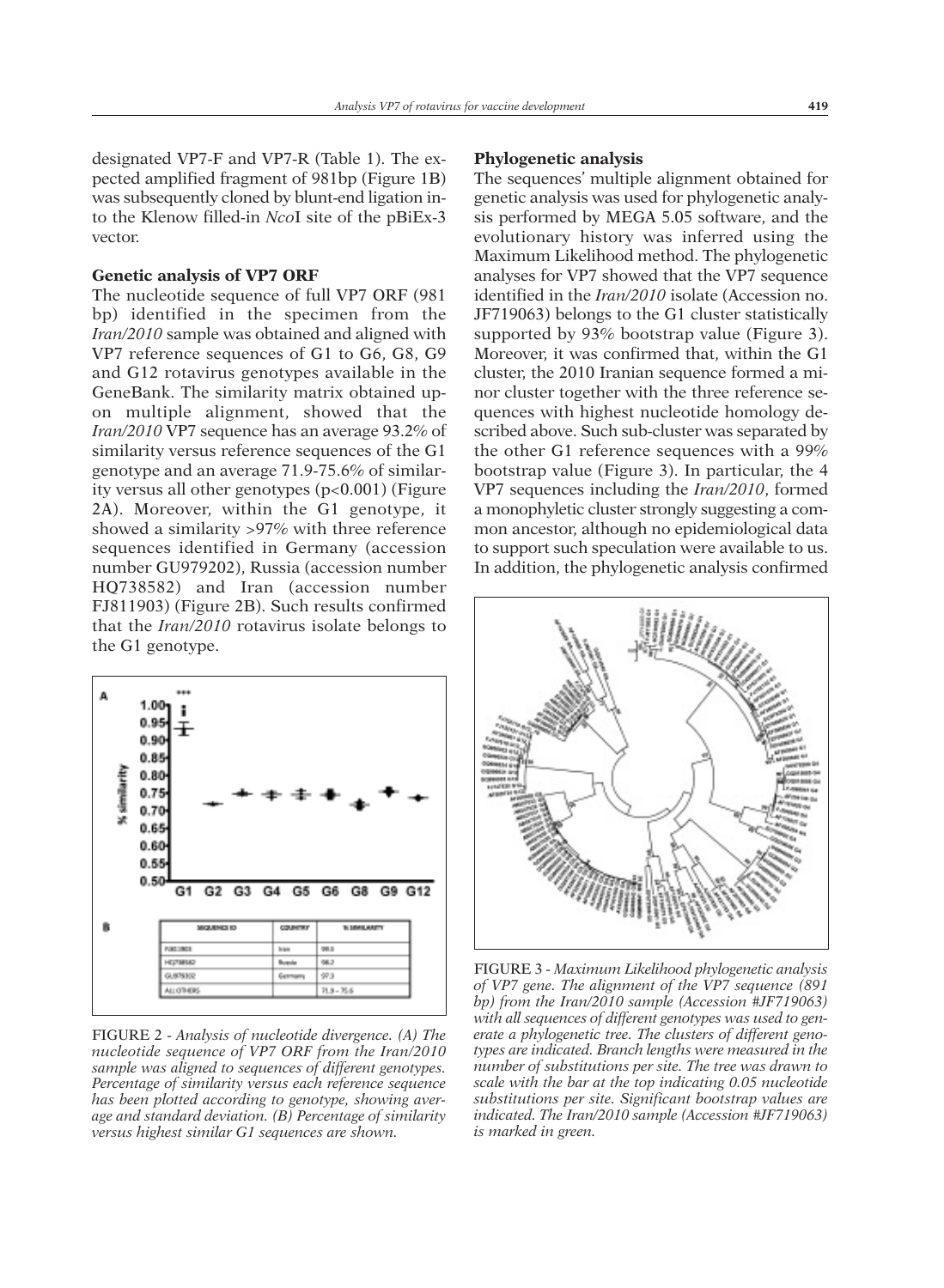

*Highlighter tool [www.hiv.lanl.gov] for identification of silent (green dots) and non-silent (red dots) mutations. The* VP7 from the Iran/2010 sample (Accession #JF719063) has been used as master for comparing all other sequences. On the right side of the figure, a phylogenetic tree based on the pattern of silent vs non-silent mutations is shown.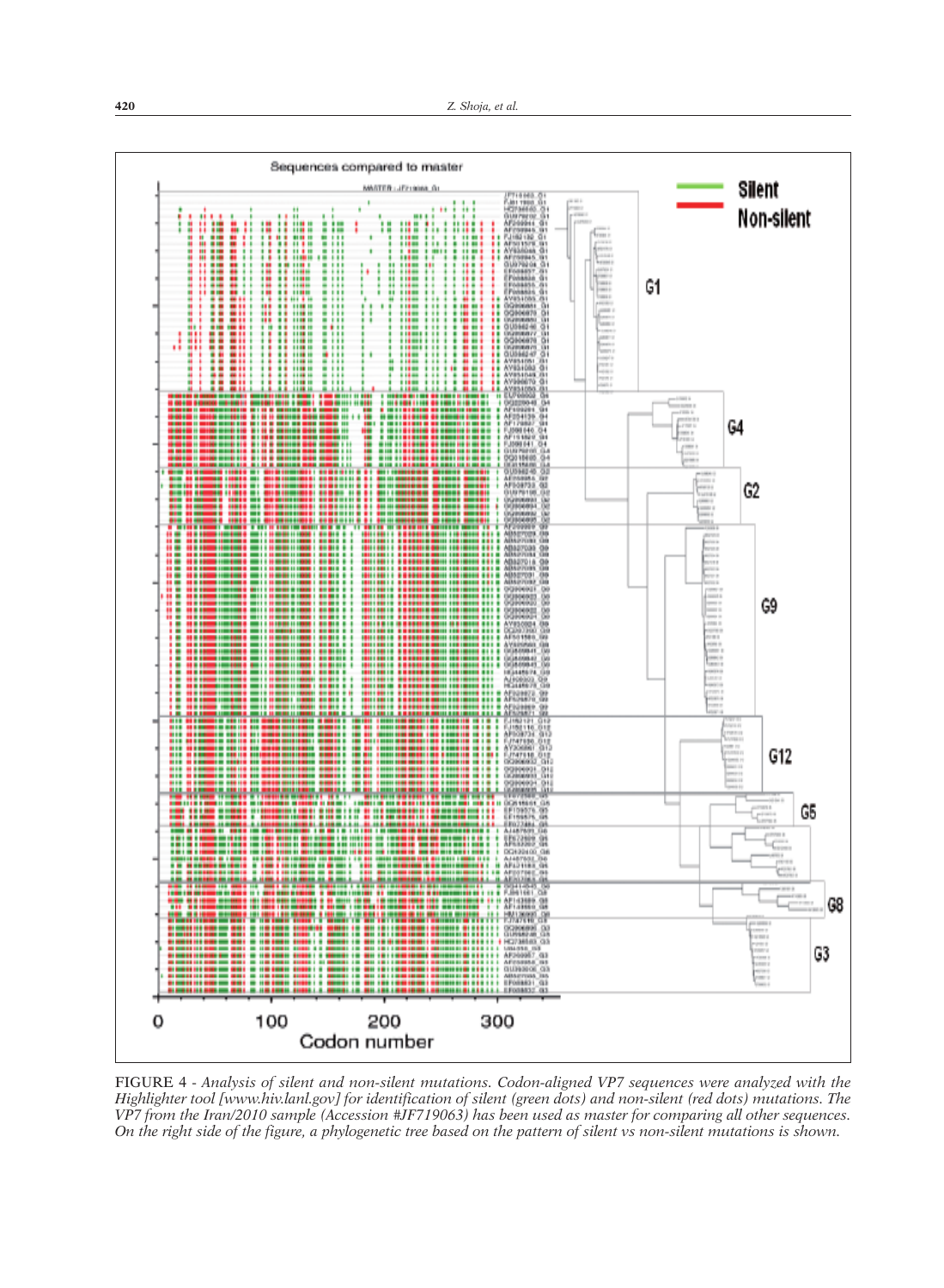the distant relationship between our sequence and those of other G genotypes (Figure 3).

# **Synonymous and non-synonymous changes analysis**

The genetic characterization of the *Iran/2010* sequence was further evaluated by analysis of synonymous and non-synonymous substitutions, to verify whether VP7 glycoprotein nucleotide sequences of different genotypes can also be classified according to a qualitative pattern of substitutions. For this purpose, codon-aligned sequences were compared using the Highlighter and SNAP tools [www.hiv.lanl.gov] (Korber, 2000) taking our sequence as reference master.

The results showed that sequences from the same genotype do cluster according to similar mutation patterns (Figure 4). Moreover, regardless the genotype compared to the *Iran/2010* sequence, the number of synonymous substitutions (green dots) were significantly higher than non-synonymous ones (red dots), suggesting an overall phenotypic stability of the VP7 glycoprotein sequence across genotypes (Figure 4). Such observation was further supported by the SNAP analysis, indicating that the ratio between synonymous (ds) and nonsynonymous (dn) substitutions was well above 1 (dS/dN>>1). Maximum Likelihood computations of dN and dS were conducted using HyPhy software. In this case, non-synonymous rate was less than synonymous rate and confirmed dS/dN>1 that concluded using SNAP tools.

Such analysis confirmed the very high homology between the *Iran/2010* sequence and the three clustering G1 sequences described above. Indeed, the *Iran/2010* sequence showed only 4 synonymous mutations with the reference FJ811903 Iranian sequence, 13 synonymous and 2 non-synonymous mutations with the reference HQ738582 Russian sequence, 18 synonymous and 6 non-synonymous mutations with the reference GU979202 German sequence (Figure 4). The overall picture across the genotype VP7 glycoprotein identified regions (mainly the C-terminal) where synonymous substitutions were concentrated, indicating a strong stability of the amino sequence, and regions (mainly the N-terminal) where non-synonymous substitutions were prevalent, indicating a significant phenotypic variability (Figure 4). In particular, looking more closely to the three immunodominant re-



FIGURE 5 *- Analysis of silent and non-silent mutations in the immunodominant regions of VP7. A zoom-in of the silent vs non-silent mutation analysis, focused on the three immunodominant regions of the VP7 glycoprotein, is shown. The VP7 from the Iran/2010 sample (Accession #JF719063) was used as master for comparing all other sequences.*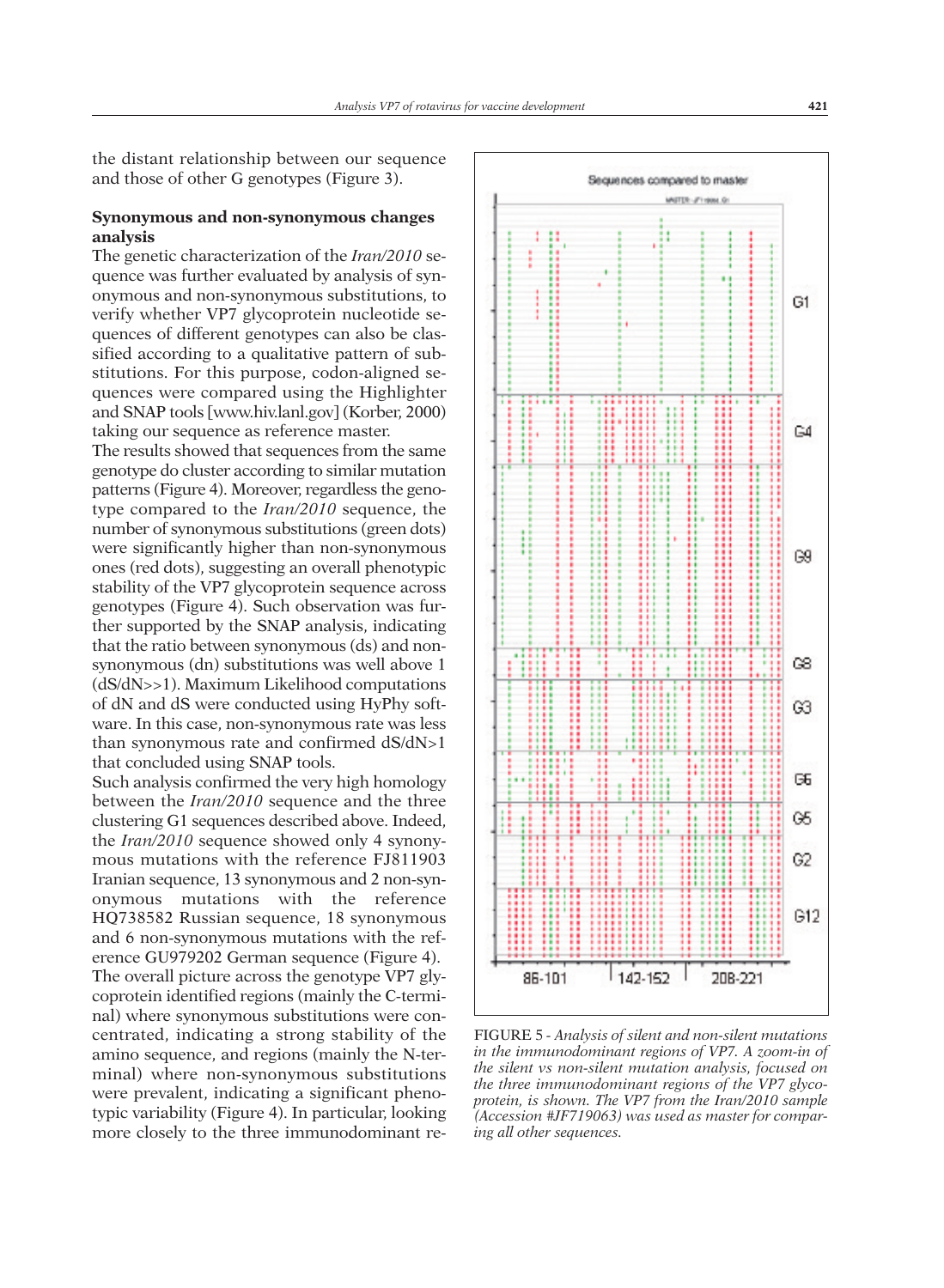

FIGURE 6 - *Analysis of amino acid divergence. A) The amino acid sequence of VP7 from the Iran/2010 sample was aligned to sequences of different genotypes. Percentage of similarity versus each reference sequence has been plotted according to genotype, showing average and standard deviation. (B) Side-by-side comparison of percentage of similarities in nucleotide and amino acid sequences, between our VP7 sequence and sequences of different genotypes.*

gions recognized in the VP7 glycoprotein (Dyall-Smith *et al.*, 1986), it was interesting to observe that, when compared to the *Iran/2010* sequence, very few mainly synonymous mutations were identified in the G1 reference sequences, while non-synonymous mutations were predominant in other G genotypes (Figure 5). These results indicated that the *Iran/2010* VP7 glycoprotein sequence was very conserved within the G1 genotype also in such immunodominant regions. Moreover, the complete absence of non-synonymous substitutions compared to the three clus-



FIGURE 7 - *Amino acid substitutions in three immunodominant regions A, B and C. The amino acid sequence of* the three immunodominant regions of VP7 from the Iran/2010 sample was aligned to sequences of different geno*types. The percentage of substitution for each amino acid residue in the different genotypes in shown.*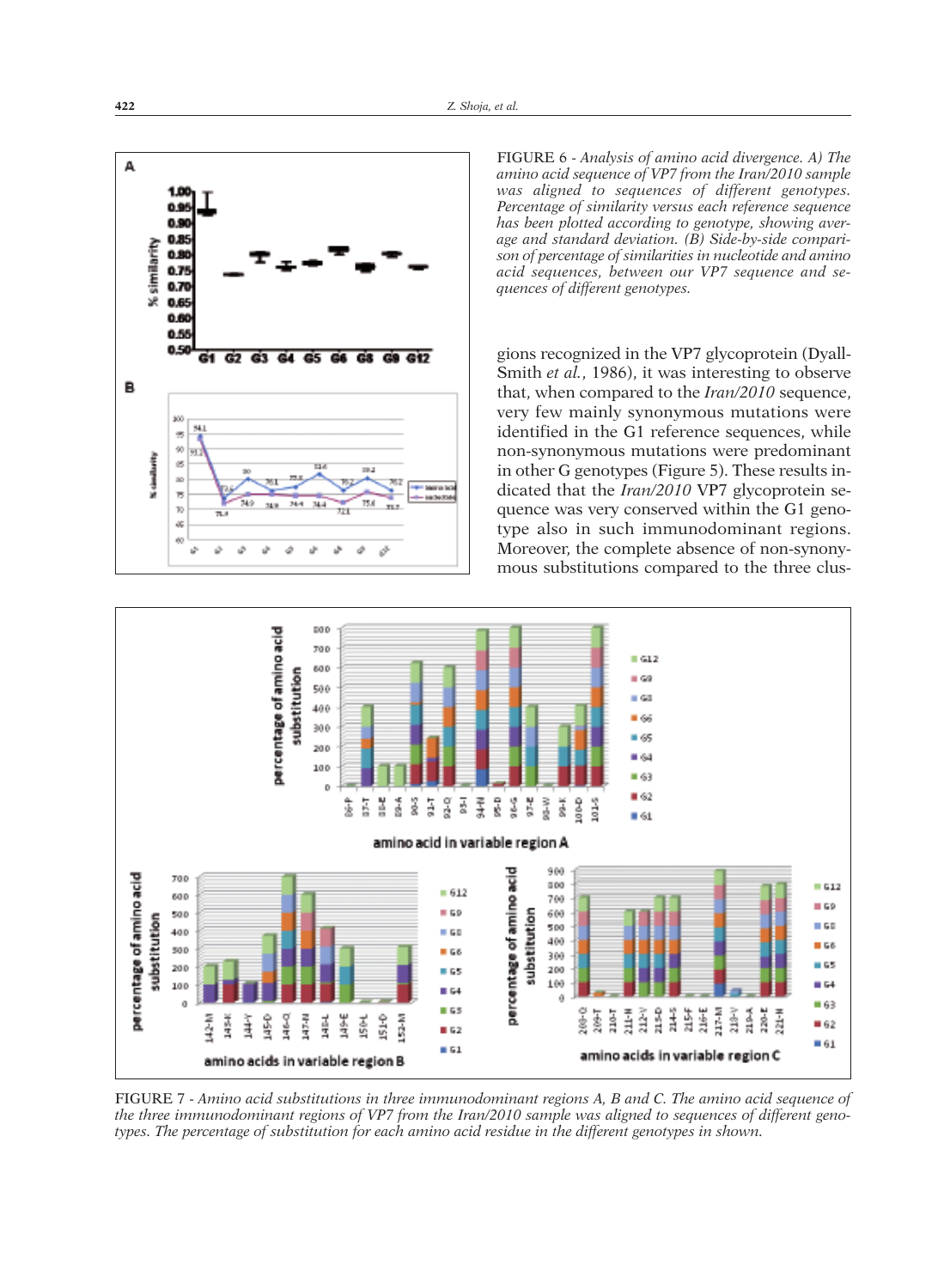| Region A                      |                                       |                                                       |                           |                                    |                                              |                                          |                                  |                           |                                            |                           |                                  |                                                                  |                                     |                                          |                                     |                                             |                                        |
|-------------------------------|---------------------------------------|-------------------------------------------------------|---------------------------|------------------------------------|----------------------------------------------|------------------------------------------|----------------------------------|---------------------------|--------------------------------------------|---------------------------|----------------------------------|------------------------------------------------------------------|-------------------------------------|------------------------------------------|-------------------------------------|---------------------------------------------|----------------------------------------|
|                               | 86                                    | 87                                                    | 88                        | 89                                 | 90                                           | 91                                       | 92                               | 93                        | 94                                         | 95                        |                                  | 96                                                               | 97                                  | 98                                       | 99                                  | 100                                         | 101                                    |
| $\overline{VP7}$ Iran/2010    | $\overline{P}$                        | $\overline{T}$                                        | $\overline{E}$            | $\overline{A}$                     | $\overline{s}$                               | $\overline{T}$                           | $\overline{Q}$                   | $\boldsymbol{I}$          | $\overline{N}$                             | $\overline{D}$            |                                  | $\overline{G}$                                                   | $\overline{E}$                      | $\overline{W}$                           | $\overline{K}$                      | $\overline{D}$                              | $\overline{S}$                         |
| $\overline{G1}$               | $\overline{\ast}$                     | $\star$                                               | $\overline{\ast}$         | $\star$                            | $\overline{S_{89.3}}$<br>$N_{10.7}$          | $\overline{T_{75}}$<br>$N_{17.8}A_{7.2}$ | $\star$                          | $\star$                   | $\overline{\text{N}}_{14.3}$<br>$S_{85.7}$ | $\overline{\ast}$         |                                  | $\overline{\ast}$                                                | $\star$                             | $\star$                                  | $\star$                             | $\overline{\mathrm{D}}_{96.5}$<br>$N_{3.5}$ | $\overline{\ast}$                      |
| $\overline{G2}$               | $\star$                               | $\star$                                               | $\star$                   | $\star$                            | $K_{100}$                                    | $N_{100}$                                | $\overline{E}_{100}$             | $\star$                   | $\overline{S}_{100}$                       | $D_{87.5}$<br>$H_{12.5}$  |                                  | $N_{100}$                                                        | $\star$                             | $\star$                                  | $\overline{E}_{100}$                | $\overline{\text{N}}_{100}$                 | $T_{100}$                              |
| $\overline{G3}$               | $\star$                               | $\star$                                               | $\star$                   | $\star$                            | $\bar{A}_{100}$                              | $\star$                                  | $\overline{E}_{\underline{100}}$ | $\star$                   | $\star$                                    | $\star$                   |                                  | $N_{91}D_{9}$                                                    | $S_{100}$                           |                                          |                                     |                                             | $\overline{T_{100}}$                   |
| G4                            | $\star$                               | $\frac{\mathsf{S}_{82}}{\mathsf{P}_9,\,\mathsf{T}_9}$ | $\star$                   | $\star$                            | $\overline{P}_{82}$ , $Q_{18}$               | $T_{82}$<br>$\frac{P_9I_9}{*}$           | $\star$                          | $\star$                   | S100                                       | $\star$                   |                                  | $T_{82}$ , $N_{18}$                                              | $\star$                             | $\star$                                  | $\star$                             | $\star$                                     | $\overline{T_{91}}$ , $A_9$            |
| $\overline{G5}$               | $\star$                               | $\overline{\text{N}}_{100}$                           | $\star$                   | *                                  | $A_{100}$                                    |                                          | $E_{100}$                        | $\star$                   | $A_{100}$                                  | $\star$                   |                                  | $\overline{N_{60}}$<br>$\overline{\mathrm{D}}_{40}$<br>$T_{100}$ | $\overline{\mathrm{K}}_{100}$       | $\star$                                  | $T_{100}$                           | $\overline{\mathrm{E}}_{80}$<br>$D_{20}$    | $T_{100}$                              |
| $\overline{G6}$               | $\star$                               | $V_{50}$<br>$T_{50}$                                  | $\star$                   | $\star$                            | $\overline{\textbf{S}}_{87.5}$<br>$A_{12.5}$ | $\overline{N}_{100}$                     | $\overline{\mathrm{E}}_{100}$    | $\star$                   | $A_{100}$                                  | $\star$                   |                                  |                                                                  | $\star$                             | $\star$                                  | $\star$                             | $N_{100}$                                   | $\overline{T_{100}}$                   |
| $\overline{G8}$               | $\star$                               | $\bar{\text{A}}_{60}$<br>$T_{40}$                     | $\star$                   | $\star$                            | $\overline{\mathrm{E}}_{100}$                | $\star$                                  | $\overline{\mathrm{E}}_{100}$    | $\star$                   | $\rm A_{100}$                              | $\star$                   |                                  | $S_{100}$                                                        | $\overline{S}_{100}$                | $\star$                                  | $\star$                             | $E_{20}$<br>$D_{80}$                        | $\overline{T_{100}}$                   |
| $\overline{G9}$               | $\star$                               | $\star$                                               | $\star$                   | $\star$                            | $\star$                                      | $\star$                                  | $\star$                          | $\star$                   | G <sub>100</sub>                           | $\star$                   |                                  | $T_{100}$                                                        | $\star$                             | $\star$                                  | $\star$                             | $D_{96.5}$<br>$N_{3.5}$                     | $T_{100}$                              |
| $\overline{G12}$              | $\star$                               | $S_{100}$                                             | $S_{100}$                 | $V_{100}$                          | $T_{100}$                                    | $\star$                                  | $\overline{E}_{100}$             | $\star$                   | $T_{100}$                                  | $\star$                   |                                  | $\overline{P}_{100}$                                             | $\overline{D}_{100}$                | $\star$                                  | $\overline{T_{100}}$                | $N_{82}, S_{18}$                            | $\overline{T}_{100}$                   |
| <b>Region B</b>               |                                       |                                                       |                           |                                    |                                              |                                          |                                  |                           |                                            |                           |                                  |                                                                  |                                     |                                          |                                     |                                             |                                        |
|                               | 142                                   |                                                       | 143                       | 144                                |                                              | 145                                      | 146                              |                           | 147                                        |                           | 148                              |                                                                  | 149                                 |                                          | 150                                 | 151                                         | 152                                    |
| $\overline{VP7 \, Iran/2010}$ | $\overline{M}$<br>$\ast$              |                                                       | $\overline{K}$<br>$\star$ | $\overline{Y}$                     |                                              | $\overline{D}$<br>$\overline{\ast}$      | $\overline{Q}$<br>$\star$        |                           | $\overline{N}$<br>$\overline{\ast}$        |                           | $\overline{L}$                   |                                                                  | $\overline{E}$<br>$\overline{\ast}$ |                                          | $\overline{L}$<br>$\overline{\ast}$ | $\overline{D}$<br>$\star$                   | $\cal M$<br>$\overline{\ast}$          |
| $\overline{G1}$               |                                       |                                                       |                           | $\overline{Y_{96.5}}$<br>$S_{3.5}$ |                                              |                                          |                                  |                           |                                            |                           | $E_{3.5}^{96.5}$                 |                                                                  |                                     |                                          |                                     |                                             |                                        |
| $\overline{G2}$               | $\star$                               |                                                       | $R_{100}$                 | $\star$<br>$\star$                 |                                              | $\star$                                  | $\overline{N}_{100}$             |                           | $\overline{T}_{1\underline{00}}$           |                           | $\overline{S}_{100}$             |                                                                  | $\star$                             |                                          | $\star$                             | $\star$                                     | $A_{100}$                              |
| $\overline{G3}$               | $\star$                               |                                                       | $\star$                   |                                    |                                              | $\overline{D}_{91}$<br>$V_9$             | $\rm A_{100}$                    |                           | $T_{91}$ , $R_9$                           |                           | $\frac{L_{91}}{V_9}$             |                                                                  | $\overline{\textbf{Q}}_{100}$       |                                          | $\star$                             | $\star$                                     | $\overline{M}_{91}$<br>$R_9$           |
| $\overline{G4}$               | $\bar{I}_{100}$                       |                                                       | $K_{73}$<br>$R_{27}$      | $F_{100}$                          |                                              | $A_{64}$ , T <sub>36</sub>               | $\overline{S}_{100}$             |                           | $\overline{\mathrm{G}}_{100}$              |                           | $E_{100}$                        |                                                                  | $\star$                             |                                          | $\star$                             | $\star$                                     | $\bar{I}_{100}$                        |
| $\overline{G5}$               | $\star$                               |                                                       | $\star$                   | $\star$                            |                                              | $\star$                                  | $A_{60}$ , $I_{20}$ , $V_{20}$   |                           | $\star$                                    |                           | $\star$                          |                                                                  | $Q_{100}$                           |                                          | $\star$                             | $\star$                                     | $\star$                                |
| $\overline{G6}$               | $\star$                               |                                                       | $\star$                   | $\star$                            |                                              | $N_{50}, A_{12.5}$<br>$D_{37.5}$         | $S_{100}$                        |                           | $T_{62.5}A_{37.5}$                         |                           | $\star$                          |                                                                  | $\star$                             |                                          | $\star$                             | $\star$                                     | $\star$                                |
| $\overline{G8}$               | $\star$                               |                                                       | $\star$                   | $\star$                            |                                              | $N_{80}$ , $S_{20}$                      | $\bar{A}_{100}$                  |                           | $\star$                                    |                           | $\underline{\overline{S}_{100}}$ |                                                                  | $\star$                             |                                          | $\star$                             | $\star$                                     | $\star$                                |
| $\overline{G9}$               | $\star$                               |                                                       | $\star$                   | $\star$                            |                                              | $\overline{\ast}$                        | $S_{100}$                        |                           | $T_{100}$                                  |                           | $\star$                          |                                                                  | $\star$                             | $\star$                                  |                                     | $\mathrm{D}_{96.5}$<br>$G_{3.5}$            | $\star$                                |
| $\overline{G12}$              | $I_{100}$                             |                                                       | $Q_{100}$                 | $\star$                            |                                              | $\overline{\text{Q}}_{\underline{100}}$  | $N_{100}$                        |                           | $\overline{S}_{\underline{100}}$           |                           | $\star$                          |                                                                  | $\overline{A}_{100}$                |                                          | $\star$                             | $\star$                                     | $\rm \overline{V}_{100}$               |
| <b>Region C</b>               |                                       |                                                       |                           |                                    |                                              |                                          |                                  |                           |                                            |                           |                                  |                                                                  |                                     |                                          |                                     |                                             |                                        |
|                               | 208                                   |                                                       | 209                       | 210                                | $\overline{211}$                             | 212                                      | $\overline{213}$                 | 214                       | 215                                        | 216                       |                                  | 217                                                              |                                     | 218                                      | 219                                 | 220                                         | $\overline{221}$                       |
| $\overline{VP7}$ Iran/2010    | $\overline{Q}$<br>$\overline{\ast}$   |                                                       | $\overline{T}$<br>$\star$ | $\overline{T}$<br>$\star$          | $\overline{N}$<br>$\star$                    | $\overline{V}$<br>$\star$                | $\overline{D}$<br>$\star$        | $\overline{S}$<br>$\star$ | $\overline{F}$<br>$\star$                  | $\overline{E}$<br>$\star$ |                                  | $\overline{M}$                                                   |                                     | $\overline{V}$<br>$\star$                | $\boldsymbol{A}$<br>$\star$         | $\overline{E}$<br>$\star$                   | $\overline{N}$<br>$\overline{\ast}$    |
| $\overline{G1}$               |                                       |                                                       | $\star$                   | $\star$                            |                                              |                                          |                                  |                           | $\star$                                    | $\star$                   |                                  | $\overline{T_{89}}$<br>$\widetilde{M_{11}}$                      |                                     | $\star$                                  |                                     |                                             |                                        |
| $\overline{G2}$               | $\overline{K_{100}}$                  |                                                       | *.                        | $\star$                            | $D_{100}$                                    | $\star$                                  | $\star$                          | $T_{100}$                 | $\star$                                    | $\star$                   |                                  | $I_{87.5}$ , $N_{12.5}$                                          |                                     | $\star$                                  | $\star$<br>$\star$                  | $\overline{S}_{100}$                        | $S_{100}$                              |
| $\overline{G3}$               | $\underbrace{\overline{L}_{100}}_{*}$ |                                                       | $\star$                   | $\star$                            | $\underline{\overline{D}_{100}}$<br>$\ast$   | $\rm T_{100}$                            | $\overline{\text{N}}_{100}$      | $\overline{T_{100}}$      | $\star$                                    | $\star$                   |                                  | $\overline{E}_{100}$                                             |                                     | $\star$                                  | $\star$                             | $T_{100}$                                   | $\overline{A}_{100}$                   |
| $\overline{G4}$               |                                       |                                                       |                           |                                    |                                              | $T_{100}$                                | $A_{82}N_{18}$                   | $\rm T_{100}$             |                                            |                           |                                  | $\overline{T}_{100}$                                             |                                     |                                          |                                     | $D_{82}$<br>$E_{18}$                        | $\bar{S}_{100}$                        |
| $\overline{G5}$               | $L_{100}$                             |                                                       | $\star$                   | $\star$                            | $\mathrm{D}_{100}$                           | $T_{100}$                                | $N_{60}$ , S <sub>40</sub>       | $\ast$                    | $\star$                                    | $\star$                   |                                  | $I_{60}$ , T <sub>40</sub>                                       |                                     | $\overline{\mathrm{V}}_{80}$<br>$I_{20}$ | $\star$                             | $N_{60}S_{40}$                              | $A_{80}$ , $T_{20}$                    |
| $\overline{G6}$               | $\overline{L_{87.5}}$ , $S_{12.5}$    |                                                       | $T_{75}$<br>$I_{25}$      | $\star$                            | $D_{100}$                                    | $\mathbf{P}_{100}$                       | $N_{62.5}$ , $S_{37.5}$          | $\rm T_{100}$             | $\ast$                                     | $\star$                   |                                  | $T_{100}$                                                        |                                     | $\star$                                  | $\star$                             | $T_{100}$                                   | $\overline{T_{100}}$                   |
| $\overline{G8}$               | $L_{100}$                             |                                                       |                           | $\star$                            | $D_{100}$                                    | $T_{100}$                                | $T_{100}$                        | $\overline{T}_{100}$      | $\star$                                    | $\star$                   |                                  | $E_{100}$                                                        |                                     | $\overline{\mathrm{V}}_{80}$<br>$I_{20}$ | $\star$                             | $T_{100}$                                   | $A_{100}$                              |
| $\overline{G9}$               | $I_{96}$ , $T_4$                      |                                                       | $\star$                   | $\star$                            | $\star$                                      | $\overline{T_{96}}$ , $P_4$              | $A_{100}$                        | $T_{100}$                 | $\ast$                                     | $\star$                   |                                  | $\overline{E}_{100}$                                             |                                     | $\star$                                  | $\star$                             | $T_{93}A_7$                                 | $\frac{\mathsf{S}_{96}}{\mathsf{N}_4}$ |
| $\overline{G12}$              | $T_{100}$                             |                                                       | $\star$                   | $\ast$                             | $D_{100}$                                    | $\overline{\ast}$                        | $T_{91}, A_9$                    | $T_{100}$                 | $\ast$                                     | $\ast$                    |                                  | $E_{100}$                                                        |                                     | $\star$                                  | $\star$                             | $\overline{N}_{100}$                        | $A_{100}$                              |

TABLE 2 - *Amino acid residue for each position in the three immunodominant VP7 regions compared to the Iran/2010 sequence. Numbers indicate the percentage of the indicated residue in sequences of the genotype. Asterisks (\*) indicate 100% conservation of the aa residue in all the sequences of the genotype.*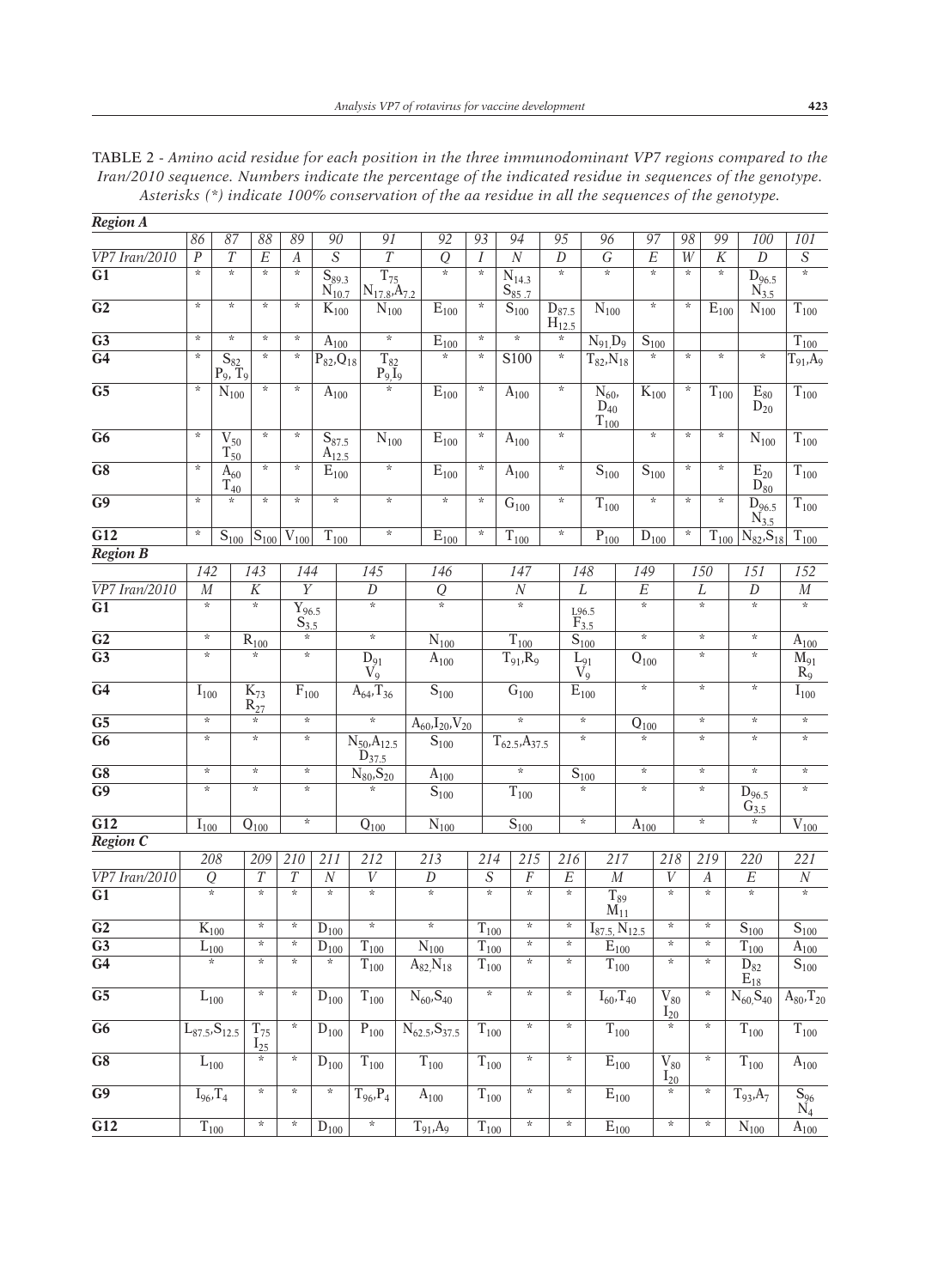tering G1 sequences (Figure 5) may explain the formation of such sub-cluster in the phylogenetic analysis.

# **Amino acid analysis**

To confirm the data obtained with the genomic analysis, the amino acid sequence of the *Iran/2010* VP7 glycoprotein identified in the present study was deduced from the ORF of 981 nucleotides which extends from the initiation codon at nucleotides 49-51 to the termination codon at nucleotides 1024-1026 (numeration referring to segment 9 of viral genomic RNA) (Richardson *et al.,* 1984). The resulting amino acid sequence of 297 residues was compared to the same reference sequences of different genotypes mentioned above. Similar to the nucleotide sequence analysis, the amino acid sequence homology also showed that the *Iran/2010* VP7 glycoprotein belongs to the G1 genotype (92.5%-100% homology) with a protein homology >97.9% to the three clustering G1 variants mentioned above (Figure 6A). In particular, our sequence showed perfect similarity (100%) with the reference FJ811903 Iranian sequence, further supporting their close molecular relationship. By contrast, the *Iran/2010*

sequence showed a significantly lower  $(p<0.001)$ average homology to the other G genotypes, with values ranging from 73.6 to 81.6% (Figure 6A). The overall percentage of similarity for the amino acid sequences was significantly higher than for the nucleotide sequences, further confirming the higher rate of synonymous mutations and, therefore, the lower rate of amino acid substitutions (Figure 6B).

In particular, looking more closely at the three VP7 immunodominant regions, it was confirmed that the *Iran/2010* sequence presents a very small number of mutations compared to G1 reference genotypes (Figure 7). Moreover, it is extremely interesting to identify residues with different pattern across genotypes. Indeed, some of them were perfectly conserved (i.e. 86P, 150L), some were extremely variable (i.e. 96G, 217M), while some were variable only in one or few specific genotypes (i.e. 88E, 149E) (Figure 7). Such data strongly suggested that in the three immunodominant regions of VP7 glycoprotein there were residues across genotypes under a significantly different pressure by the immune system. Moreover, in each amino acid position, when a substitution occurs, the substituting residue was



FIGURE 8 - Protein structure analysis. The protein structure of VP7 from the Iran/2010 sample (red) has been su*perimposed to the VP7 consensus G1 protein sequence (yellow). (A) Mutations between Iran/2010 and G1 consensus sequence throughout the sequences are shown. (B) The three immunodominant regions are highlighted on the* background of the whole VP7 proteins. The two mutations in such regions between Iran/2010 and G1 consensus se*quence are shown.*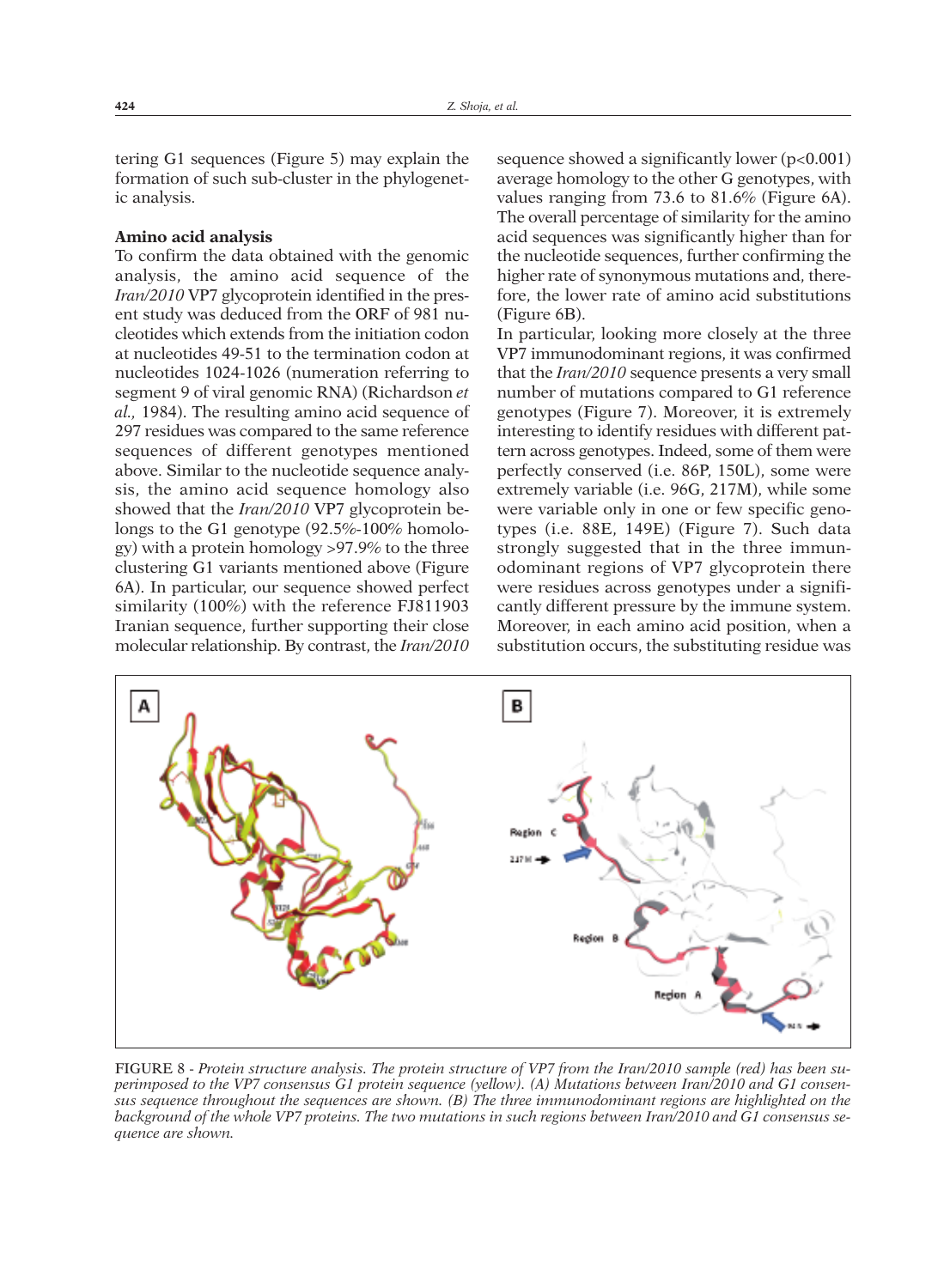mostly genotype-specific, giving rise to a genotype-specific immune pattern (Table 2).

### **Protein structure analysis**

In order to evaluate the effect of amino acid mutations on the VP7 glycoprotein structure and possibly protein-antibody binding, we performed a bio-informatic structural analysis using the *Iran/2010* sequence and a consensus of the G1 genotype. The analysis showed that the two VP7 sequences were perfectly superimposable, indicating that the few amino acid substitutions were all conservative and did not affect the molecule conformation (Figure 8A). Moreover, looking more closely at the VP7 immunodominant regions, the structure of all three regions (A, B and C) was conserved even in the presence of the two substitutions (N94S and M217T) (Figure 8B), confirming that the *Iran/2010* sequence may represent an important immunological prototype for the G1 genotype.

#### **DISCUSSION**

Epidemiological studies have shown that rotavirus genotypes G1P[8], G3P[8], G4P[8], G2P[4], and G9P[8] are the most common types detected in <5-year-old children with acute gastroenteritis in most countries during the last two decades. In particular, G1P[8] strains have been consistently present and often predominant in most locations (Gentsch *et al.,* 2005; Kirkwood, 2010; Santos and Hoshino, 2005), including Iran (Farahtaj *et al.,* 2007; Khalili *et al.,* 2004; Modaress *et al.,* 2011).

The present study describes the molecular characterization of rotavirus VP7 glycoprotein of G1 genotype identified in Iran in 2010 (*Iran/2010* isolate). As expected, the average nucleotide similarity of the *Iran/2010* sequence versus rotavirus sequences of different genotypes is much higher than G1 genotypes (average 93.2%) compared to other genotypes (average 71.9-75.6%). Moreover, the *Iran/2010* isolate shows the highest similarity with three G1 isolates from Iran, Russia and Germany. In particular, the extremely high homology (99.5%) to an Iranian sequence identified 2 years earlier suggests the persistence of genetic rotavirus variants circulating in Iran during the last couple of years.

The phylogenetic analysis confirms the prediction of genotype classification, showing that the *Iran/2010* isolate clusters with G1 genotype sequences, forming a separated monophyletic subcluster together with the three high homologous isolates to suggest a common ancestor, although such speculation is not supported by available epidemiological data. The only exception is represented by the G1 and G4 genotypes which show the closest phylogenetic relatedness, suggesting a more recent evolutionary divergence compared to other genotypes.

The analysis of synonymous and non-synonymous substitutions showed that regardless the genotype compared to the *Iran/2010* sequence the number of synonymous substitutions are significantly higher than non-synonymous ones. These results suggest that the VP7 glycoprotein, although under the pressure of the immune system, shows an overall phenotypic stability across genotypes with few highly variable regions. Considering the three immunodominant regions, the *Iran/2010* VP7 sequence shows very few mainly synonymous mutations compared to G1 reference sequences, while non-synonymous mutations are predominant compared to other genotypes. These results are confirmed by comparison of amino acid sequences, indicating that the *Iran/2010* VP7 glycoprotein sequence is very conserved within the G1 genotype also in such immunodominant regions. Moreover, the complete absence of non-synonymous substitutions and amino acid changes compared to the three phylogenetically related sequences identified in the present study may explain the sub-clustering within the G1 genotype and further supports their origin from a common ancestor.

Structural analysis shows that the amino acid mutations in the immunodominant regions of the *Iran/2010* VP7 sequence are conservative and do not affect the molecule conformation when compared to the consensus of the G1 genotype.

The results from the molecular characterization of G1 genotype VP7 from the *Iran/2010* isolate show a very limited intra-genotype genetic and antigenic variation. Such results indicate a limited antigenic variation within a single genotype also in the immunodominant regions of VP7 which needs to be validated by further and continuous molecular epidemiological studies. Indeed, the present data suggest the possible iden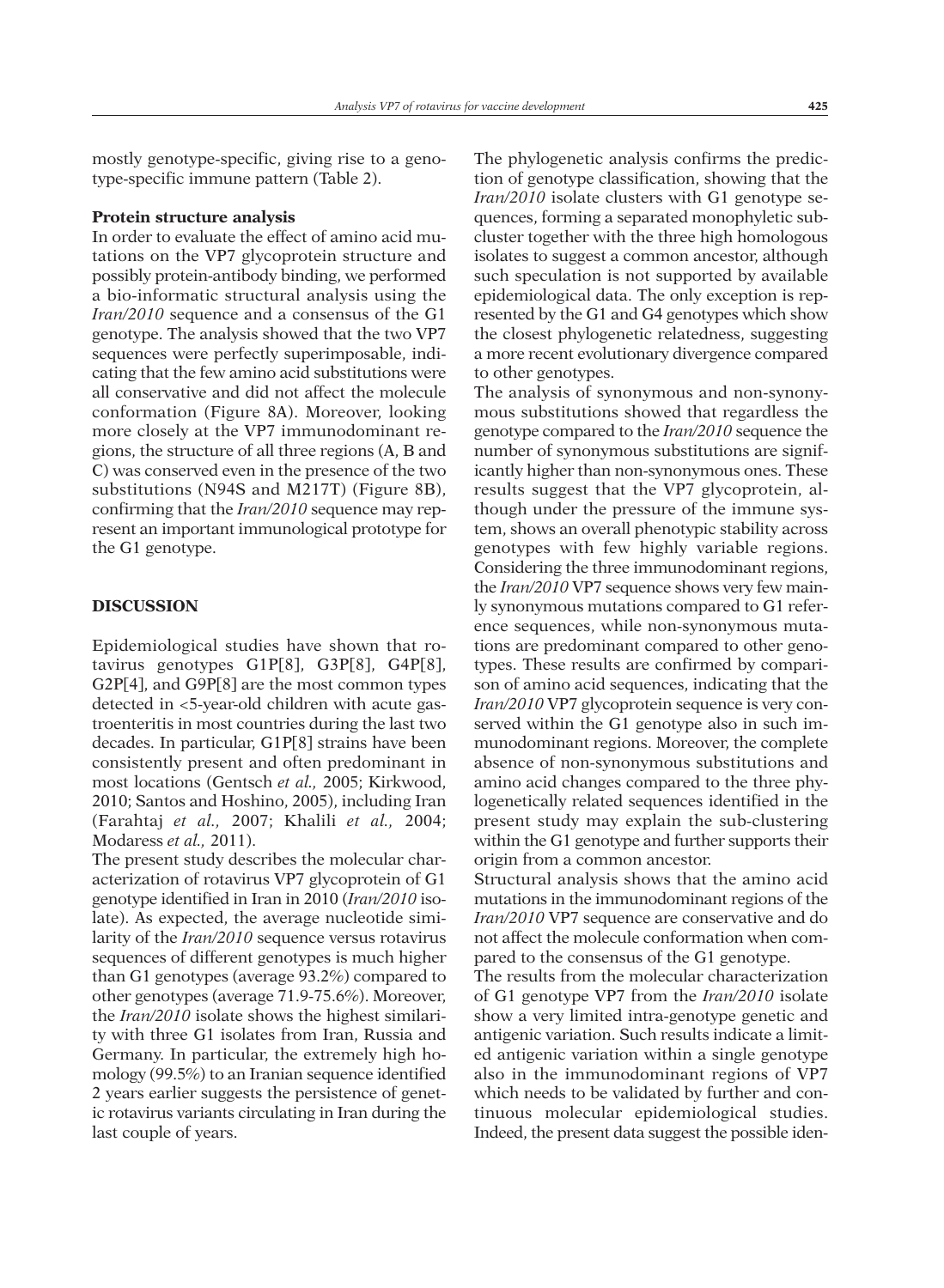tification of candidate molecules to be used as antigen for eliciting genotype-specific protective immunity.

## *ACKNOWLEDGEMENTS*

*We thank Mofid Pediatric Hospital in Tehran for providing clinical samples. The VP7 nucleotide sequence of the Iran/2010 isolate has been deposited in the GenBank database and received the accession number JF719063. This study was funded and supported by Tehran University of Medical Sciences (TUMS); Grant n. 9429. It has also been part of a PhD thesis supported by Tehran University of Medical Sciences; Grant no. 240.4303.*

#### **REFERENCES**

- AOKI S.T., SETTEMBRE E.C., TRASK S.D., GREENBERG H.B., HARRISON S.C, DORMITZER P.R. (2009). Structure of rotavirus outer-layer protein VP7 bound with a neutralizing. *Fab. Science.* **324**, 1444- 1447.
- BISHOP R.F. (1996). Natural history of human rotavirus infection. *Arch. Virol. Suppl.* **12**, 119-128.
- BISHOP R.F., DAVIDSON G.P., HOLMES I.H, RUCK B.J. (1973). Virus particles in epithelial cells of duodenal mucosa from children with acute non-bacterial gastroenteritis. *Lancet.* **2**, 1281-1283.
- BISHOP R.F., DAVIDSON G.P., HOLMES I.H, RUCK B.J. (1974). Detection of a new virus by electron microscopy of faecal extracts from children with acute gastroenteritis. *Lancet.* **1**, 149-151.
- BISHOP R.F., TZIPORI S.R., COULSON B.S., UNICOMB L.E., ALBERT M.J, BARNES G.L. (1986). Heterologous protection against rotavirus-induced disease in gnotobiotic piglets. *J. Clin. Microbiol.* **24**, 1023-1028.
- CRAWFORD S.E., ESTES M.K., CIARLET M., BARONE C., O'NEAL C.M., COHEN J., ET AL. (1999). Heterotypic protection and induction of a broad heterotypic neutralization response by rotavirus-like particles. *J. Virol.* **73**, 4813-4822.
- DYALL-SMITH M.L., LAZDINS I., TREGEAR G.W, HOLMES I.H. (1986). Location of the major antigenic sites involved in rotavirus serotype-specific neutralization. *Proc. Natl. Acad. Sci.* **83**, 3465-3468.
- EMAMGHORASHI F., RAJABI S.H., SHADMAND A., ZENDEGANI N., RABIEE S., ET AL. (2008). Frequency of Rotavirus Infection in Children with Acute Gastroenteritis in Jahrom, South of Iran. *Iran. J. Med. Sci.* **33**, 84-87.
- ESTEGHAMATI A., GOUYA M., KESHTKAR A., NAJAFI L., ZALI M.R., SANAEI M., ET AL. (2009). Sentinel hospitalbased surveillance of rotavirus diarrhea in Iran. *J. Infect. Dis.* Suppl 1, S244-S247.
- ESTES M.K., COHEN J. (1989). Rotavirus gene structure and function. *Microbiol. Rev.* **53**, 410-449.
- ESTES M.K., KAPIKIAN A.Z. (2007). Rotavirus. Page 1917 in Fields Virology. Knipe D.M., Howly P.M., ed. Lippincott Williams & Wilkins, Philadelphia.
- FARAHTAJ F., GALLIMORE C.I., ITURRIZA-GOMARA M., TAREMI M., ZALI M.R., EDALATKHAH H., ET AL. (2007). Rotavirus VP7, VP4 and VP6 genotypes co-circulating in Tehran, Iran, between 2003 and 2004. *Epidemiol. Infect.* **135**, 834-838.
- FLEWETT T.H., BRYDEN A.S, DAVIES H. (1973). Letter: Virus particles in gastroenteritis. *Lancet.* **2**, 1497.
- GENTSCH J.R., LAIRD A.R., BIELFELT B., GRIFFIN D.D., BANYAI K., RAMACHANDRAN M., ET AL. (2005). Serotype diversity and reassortment between human and animal rotavirus strains: implications for rotavirus vaccine programs. *J. Infect. Dis.* **192** (Suppl. 1), S146-S159.
- GLASS R.I., PARASHAR U.D., BRESEE J.S., TURCIOS R., FISCHER T.K., WIDDOWSON M.A., ET AL. (2006). Rotavirus vaccines: current prospects and future challenges. *Lancet.* **368**, 323-332.
- GLASS, R.I., WECKER J., DE QUADROS C., FLEM E., TOSCANO C., PARASHAR U.D., ET AL. (2008). Proceedings from the 8th International Rotavirus Symposium.
- GOUVEA V., GLASS R.I., WOODS P., TANIGUCHI K., CLARK H.F., FORRESTER B., ET AL. (1990). Polymerase chain reaction amplification and typing of rotavirus nucleic acid from stool specimens. *J. Clin. Microbiol.* **28**, 276-282.
- GREENBERG H.B., VALDESUSO J., VAN W.K., MIDTHUN K., WALSH M., MCAULIFFE V., ET AL. (1983). Production and preliminary characterization of monoclonal antibodies directed at two surface proteins of rhesus rotavirus. *J. Virol.* **47**, 267-275.
- HAMKAR R., YAHYAPOUR Y., NOROOZI M., NOURIJELYANI K., JALILVAND S., ADIBI L., ET AL. (2010). Prevalence of Rotavirus, Adenovirus and Astrovirus infections among patients with acute gastroenteritisin Northern Iran. Iranian. *J. Publ. Health.* **39**, 45-51.
- HOSHINO Y., SAIF L.J., SERENO M.M., CHANOCK R.M, KAPIKIAN A.Z. (1988). Infection immunity of piglets to either VP3 or VP7 outer capsid protein confers resistance to challenge with a virulent rotavirus bearing the corresponding antigen. *J. Virol.* **62**, 744-748.
- JUKES T.H., CANTOR C.R. (1969). Evolution of protein molecules. In Munro HN, editor, Mammalian Protein Metabolism, pp. 21-132, Academic Press, New York.
- KAPIKIAN A.Z., KIM H.W., WYATT R.G., RODRIGUEZ W.J., ROSS S., CLINE W.L., ET AL. (1974). Reoviruslike agent in stools: association with infantile diarrhea and development of serologic tests. *Science.* **185**, 1049-1053.
- KHALILI B., CUEVAS L.E., REISI N., DOVE W., CUNLIFFE N.A, HART C.A. (2004). Epidemiology of rotavirus diarrhoea in Iranian children. *J. Med. Virol.* **73**, 309-312.
- KIRKWOOD C.D. (2010). Genetic and antigenic diversity of human rotaviruses: potential impact on vac-